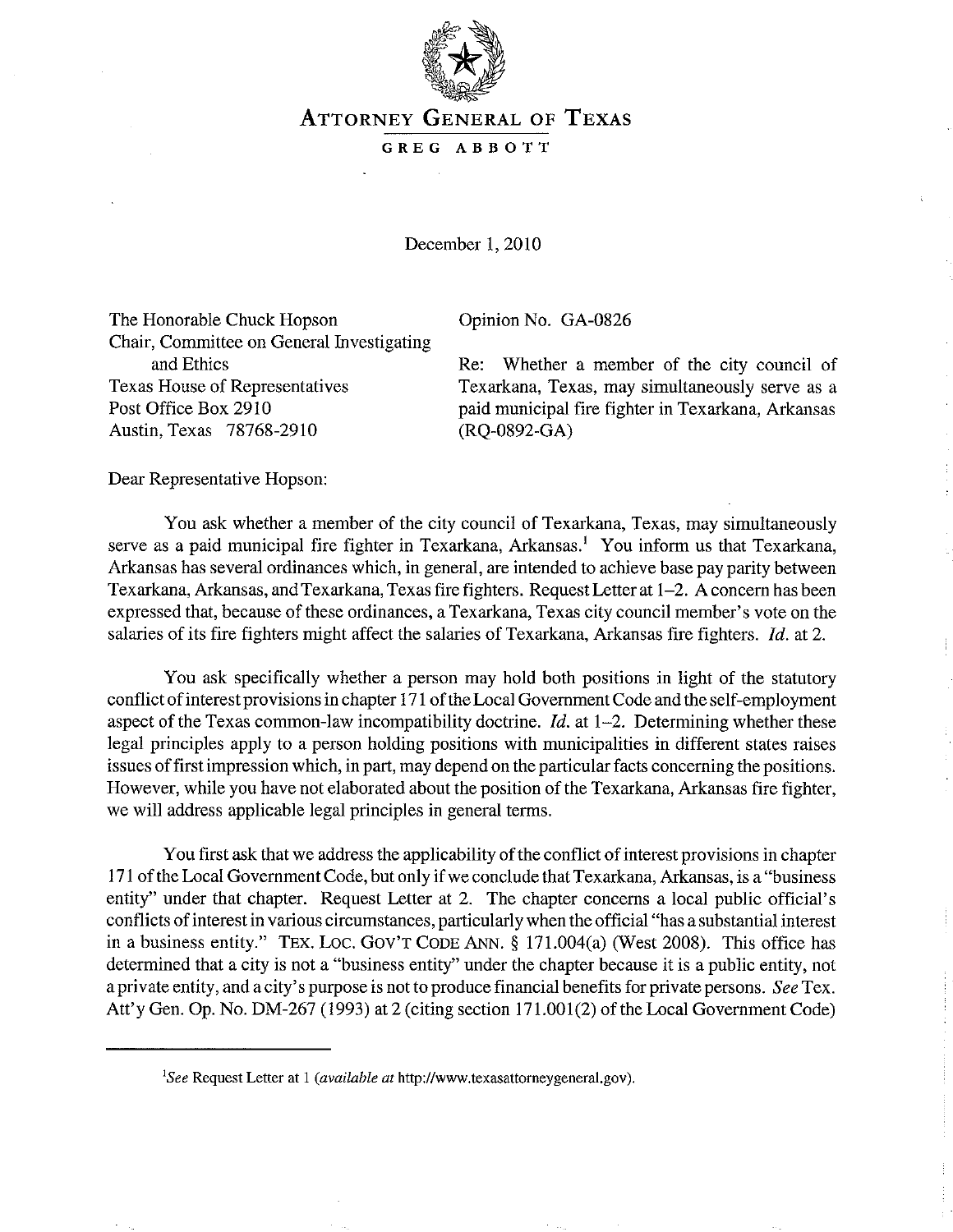(defining "business entity" for purpose of the chapter); *cf* Tex. All'y Gen. Op. No. GA-0031 (2003) at 2 (determining for similar reasons that a school district is not a "business entity" under chapter 171). While Texas Attorney General Opinion DM-267 specifically concerned a Texas city, you have not provided any information that would indicate that the status of an Arkansas city would be different. *Cf. Jones v. Am. Home Life Ins. Co.*, 738 S.W.2d 387, 389 (Ark. 1987) (stating that Arkansas "[m]unicipalities are creatures of the legislature and as such have only the power bestowed upon them by statute or the Arkansas Constitution"). Because it does not appear that an Arkansas city is a "business entity" under chapter 171 of the Local Government Code, we do not consider the chapter further.

Next, we consider the common-law doctrine of incompatibility, which has three aspects-self-appointment, self-employment, and conflicting loyalties incompatibility. *See* Tex. Att'y Gen. Op. No. GA-0786 (2010) at 1. You ask only about self-employment incompatibility. The self-employment aspect of the doctrine prohibits a person from holding both an office and an employment that the office supervises. Tex. Att'y Gen. Op. No. GA-0738 (2009) at 2. As we recently observed, "[t]he fundamental consideration under the self-employment aspect is the supervision of the subordinate employment by the office." *Id.; see also* Tex. All'y Gen. Op. No. GA-0536 (2007) at 4 (stating that "the key aspect of self-employment incompatibility is *supervision*"); Tex. Att'y Gen. LO-97-034, at 1 (self-employment incompatibility precludes a city commissioner from serving in the same city's fire department because the commissioner "is in the direct chain of supervision over a member of the fire department"). While you inform us about the potential effects of Arkansas municipal pay-parity ordinances, how Texarkana, Arkansas compensates its employees is a matter for that city to decide. You do not suggest that the Texas city council supervises employees of the Arkansas municipal fire department. As a general principle, the self-employment aspect of the Texas common-law doctrine of incompatibility does not apply to preclude a person from serving simultaneously in two positions when neither position directly or ultimately supervises the other. *See, e.g.,* Tex. Att'y Gen. Op. Nos. GA-0786 (2010) at 2 (selfemployment incompatibility inapplicable to positions of special utility district board member and college trustee), GA-0766 (2010) at 1 (self-employment incompatibility inapplicable to positions of school district trustee and city manager), GA-0688 (2009) at 1 (self-employment incompatibility inapplicable to positions of independent school district police chief and city council member).